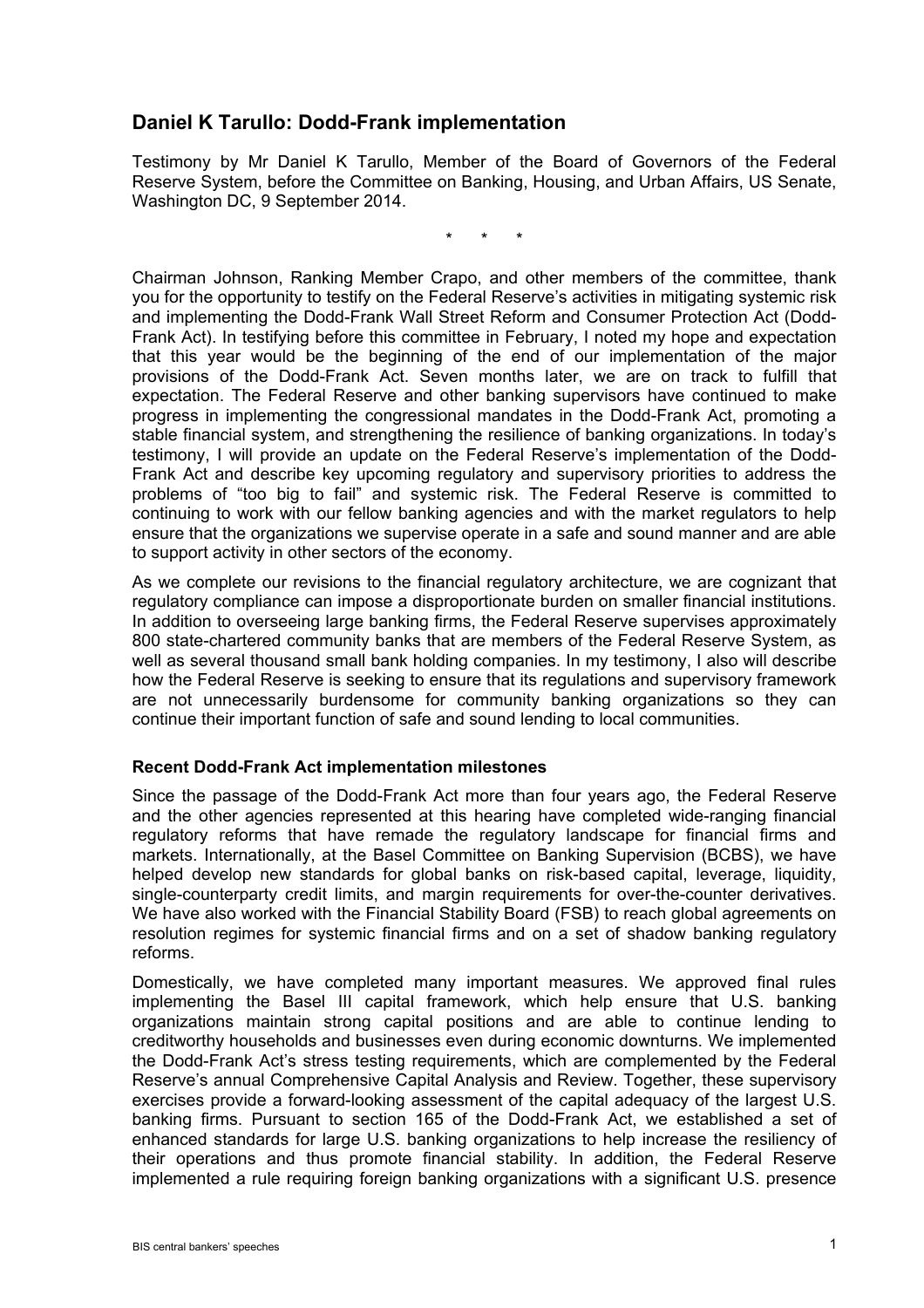to establish U.S. intermediate holding companies over their U.S. subsidiaries and subjecting such companies to substantially the same prudential standards applicable to U.S. bank holding companies. We finalized the Volcker rule to implement section 619 of the Dodd-Frank Act and prohibit banking organizations from engaging in short-term proprietary trading of certain securities and derivatives. These and other measures have already created a financial regulatory architecture that is much stronger and much more focused on financial stability than the framework in existence at the advent of the financial crisis.

More recently, the Federal Reserve, often in tandem with some or all of the other agencies represented at this hearing, has made progress on a number of other important regulatory reforms. I will discuss those steps in more detail.

# *Liquidity rules for large banking firms*

Last week, the Federal Reserve and the other U.S. banking agencies approved a final rule, consistent with the enhanced prudential standards requirements in section 165 of the Dodd-Frank Act, which implements the first broadly applicable quantitative liquidity requirement for U.S. banking firms. Liquidity standards for large U.S. banking firms are a key contributor to financial stability, as they work in concert with capital standards, stress testing, and other enhanced prudential standards to help ensure that large banking firms manage liquidity in a manner that mitigates the risk of creditor and counterparty runs.

The rule's liquidity coverage ratio, or LCR, requires covered banking firms to hold minimum amounts of high-quality liquid assets – such as central bank reserves and high-quality government and corporate debt – that can be converted quickly and easily into cash sufficient to meet expected net cash outflows over a short-term stress period. The LCR applies to bank holding companies and savings and loan holding companies with \$250 billion or more in total consolidated assets or \$10 billion or more in on-balance-sheet foreign exposures. The rule also applies a less stringent, modified LCR to bank holding companies and savings and loan holding companies that are below these thresholds but with more than \$50 billion in total assets. The rule does not apply to bank holding companies or savings and loan holding companies with less than \$50 billion in total assets, nor to nonbank financial companies designated by the Financial Stability Oversight Council (FSOC). The Federal Reserve will apply enhanced liquidity standards to designated nonbank financial companies through a subsequently issued order or rule following an evaluation of each of their business models, capital structures, and risk profiles.

The rule's LCR is based on a liquidity standard agreed to by the BCBS but is more stringent than the BCBS standard in several areas, including the range of assets that qualify as highquality liquid assets and the assumed rate of outflows for certain kinds of funding. In addition, the rule's transition period is shorter than that in the BCBS standard. The accelerated phasein of the U.S. LCR reflects our objective that large U.S. banking firms maintain the improved liquidity positions they have already built following the financial crisis, in part because of our supervisory oversight. We believe the LCR will help ensure that these improved liquidity positions will not weaken as memories of the financial crisis fade.

The final rule is largely identical to the proposed rule, with a few key adjustments made in response to comments from the public. Those adjustments include changing the scope of corporate debt securities and publicly traded equities qualifying as high-quality liquid assets, phasing in reporting requirements, and modifying the stress period and reporting frequency for firms subject to the modified LCR.

## *Swap margin reproposal*

Sections 731 and 764 of the Dodd-Frank Act require the establishment of initial and variation margin requirements for swap dealers and major swap participants (swap entities) on swaps that are not centrally cleared. These requirements are intended to ensure that the counterparty risks inherent in swaps are prudently limited and not allowed to build to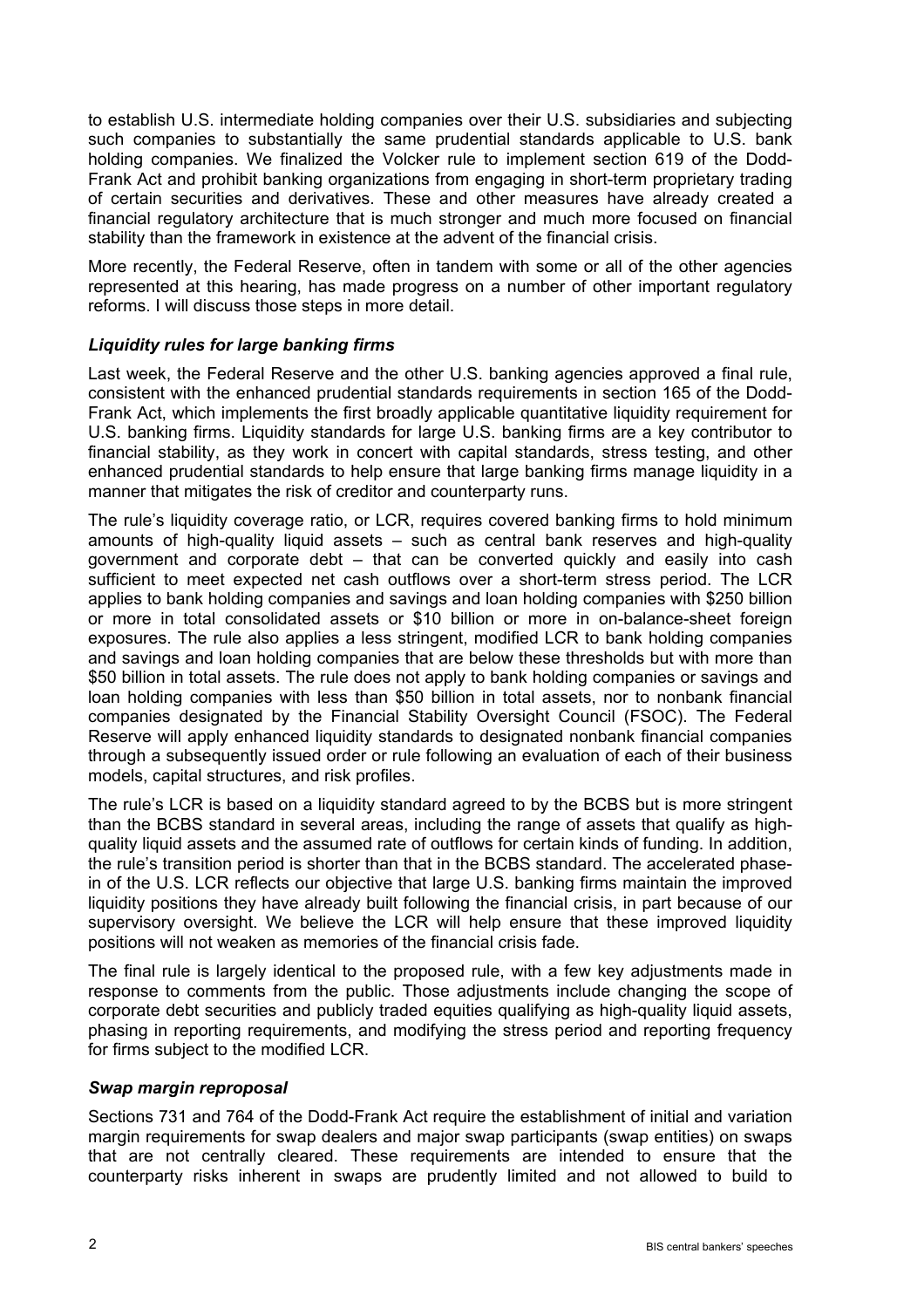unsustainable levels that could pose risks to the financial system. In addition, requiring all uncleared swaps to be subject to robust margin requirements will remove economic incentives for market participants to shift activity away from contracts that are centrally cleared.

The Federal Reserve and four other U.S. agencies originally issued a proposed rule to implement these provisions of the Dodd-Frank Act in April 2011. Following the release of the original proposal, the BCBS and the International Organization of Securities Commissions began working to establish a consistent global framework for imposing margin requirements on uncleared swaps. This global framework was finalized last September. After considering the comments that were received on the April 2011 U.S. proposal and the recently established global standards, the agencies issued a reproposal last week. Under the reproposal, swap entities would be required to collect and post initial and variation margin on uncleared swaps with another swap entity and other financial end user counterparties. The requirements are intended to result in higher initial margin requirements than would be required for cleared swaps, which is meant to reflect the more complex and less liquid nature of uncleared swaps.

In accordance with the statutory requirement to establish margin requirements regardless of counterparty type, the reproposal would require swap entities to collect and post margin in connection with any uncleared swaps they have with nonfinancial end users. These requirements, however, are quantitatively and qualitatively different from the margin requirements for swaps with financial end users. Specifically, swaps with nonfinancial end users would not be subject to specific, numerical margin requirements but would only be subject to initial and variation margin requirements at such times, in such forms, and in such amounts, if any, that the swap entity determines is necessary to address the credit risk posed by the counterparty and the transaction. There are currently cases where a swap entity does not collect initial or variation margin from nonfinancial end users because it has determined that margin is not needed to address the credit risk posed by the counterparty or the transaction. In such cases, the reproposal would not require a change in current practice. The agencies believe that these requirements are consistent with the Dodd-Frank Act and appropriately reflect the low level of risk presented by most nonfinancial end users.

The agencies in the reproposal have taken several steps to help mitigate any impact to the liquidity of the financial system that could result from the swap margin requirements. These steps include incorporating an initial margin requirement threshold below which exchanges of initial margin are not required, allowing for a wider range of assets to serve as eligible collateral, and providing smaller swap entities with an extended timeline to come into compliance. We look forward to receiving comments on the reproposal.

#### *Modifications to the supplementary leverage ratio and adoption of the enhanced supplementary leverage ratio*

Also last week, the Federal Reserve and the other U.S. banking agencies approved a final rule that modifies the denominator calculation of the supplementary leverage ratio in a manner consistent with the changes agreed to earlier this year by the BCBS. The revised supplementary leverage ratio will apply to all banking organizations subject to the advanced approaches risk-based capital rule starting in 2018. These modifications to the supplementary leverage ratio will result in a more appropriately measured set of leverage capital requirements and, in the aggregate, are expected to modestly increase the stringency of these requirements across the covered banking organizations.

This rule complements the agencies' adoption in April of a rule that strengthens the internationally agreed-upon Basel III leverage ratio as applied to U.S.-based global systemically important banks (GSIBs). This enhanced supplementary leverage ratio, which will be effective in January 2018, requires U.S. GSIBs to maintain a tier 1 capital buffer of at least 2 percent above the minimum Basel III supplementary leverage ratio of 3 percent, for a total of 5 percent, to avoid restrictions on capital distributions and discretionary bonus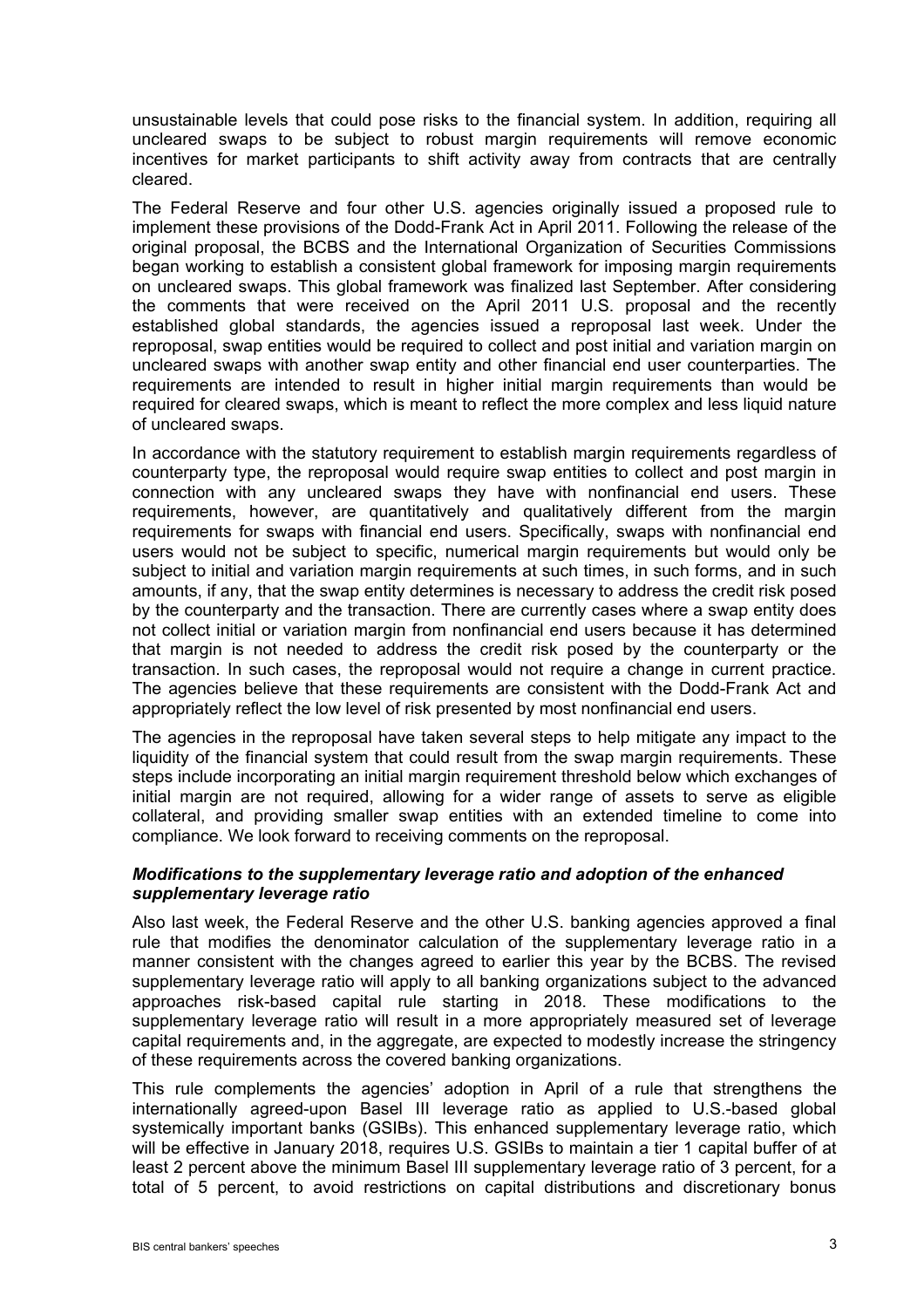payments. In light of the significantly higher risk-based capital rules for GSIBs under Basel III, imposing a stricter leverage requirement on these firms is appropriate to help ensure that the leverage ratio remains a relevant backstop for these firms.

## **Key regulatory priorities**

As we near the completion of the implementation of the major provisions of the Dodd-Frank Act, some key regulatory reforms remain unfinished. To that end, the Federal Reserve contemplates near- to medium-term measures to enhance the resiliency and resolvability of U.S. GSIBs and address the risks posed to financial stability from reliance by financial firms on short-term wholesale funding.

The financial crisis made clear that policymakers must devote significant attention to the potential threat to financial stability posed by our most systemic financial firms. Accordingly, the Federal Reserve has been working to develop regulations that are designed to reduce the probability of failure of a GSIB to levels that are meaningfully below those for less systemically important firms and to materially reduce the potential adverse impact on the broader financial system and economy in the event of a failure of a GSIB.

#### *GSIB risk-based capital surcharges*

An important remaining Federal Reserve initiative to improve GSIB resiliency is our forthcoming proposal to impose graduated common equity risk-based capital surcharges on U.S. GSIBs. The proposal will be consistent with the standard in section 165 of the Dodd-Frank Act that capital requirements be progressively more stringent as the systemic importance of a firm increases. It will build on the GSIB capital surcharge framework developed by the BCBS, under which the size of the surcharge for an individual GSIB is a function of the firm's systemic importance. By further increasing the amount of the most lossabsorbing form of capital that is required to be held by firms that potentially pose the greatest risk to financial stability, we intend to improve the resiliency of these firms. This measure might also create incentives for them to reduce their systemic footprint and risk profile.

While our proposal will use the GSIB risk-based capital surcharge framework developed by the BCBS as a starting point, it will strengthen the BCBS framework in two important respects. First, the surcharge levels for U.S. GSIBs will be higher than the levels required by the BCBS, noticeably so for some firms. Second, the surcharge formula will directly take into account each U.S. GSIB's reliance on short-term wholesale funding. We believe the case for including short-term wholesale funding in the surcharge calculation is compelling, given that reliance on this type of funding can leave firms vulnerable to runs that threaten the firm's solvency and impose externalities on the broader financial system.

## *Resolvability of GSIBs*

Our enhanced regulation of GSIBs also includes efforts to improve their resolvability. Most recently, in August, the Federal Reserve and the Federal Deposit Insurance Corporation (FDIC) completed reviews of the second round of resolution plans submitted to the agencies in October 2013 by 11 U.S. bank holding companies and foreign banks. Section 165(d) of the Dodd-Frank Act requires banking organizations with total consolidated assets of \$50 billion or more and nonbank financial companies designated by the FSOC to submit resolution plans to the Federal Reserve and the FDIC. Each plan must describe the organization's strategy for rapid and orderly resolution in the event of material financial distress or failure. In completing the second round reviews of these banking organizations' resolution plans, the FDIC and the Federal Reserve noted certain shortcomings in the resolution plans that the firms must address to improve their resolvability in bankruptcy. Both agencies also indicated the expectation that the firms make significant progress in addressing these issues in their 2015 resolution plans.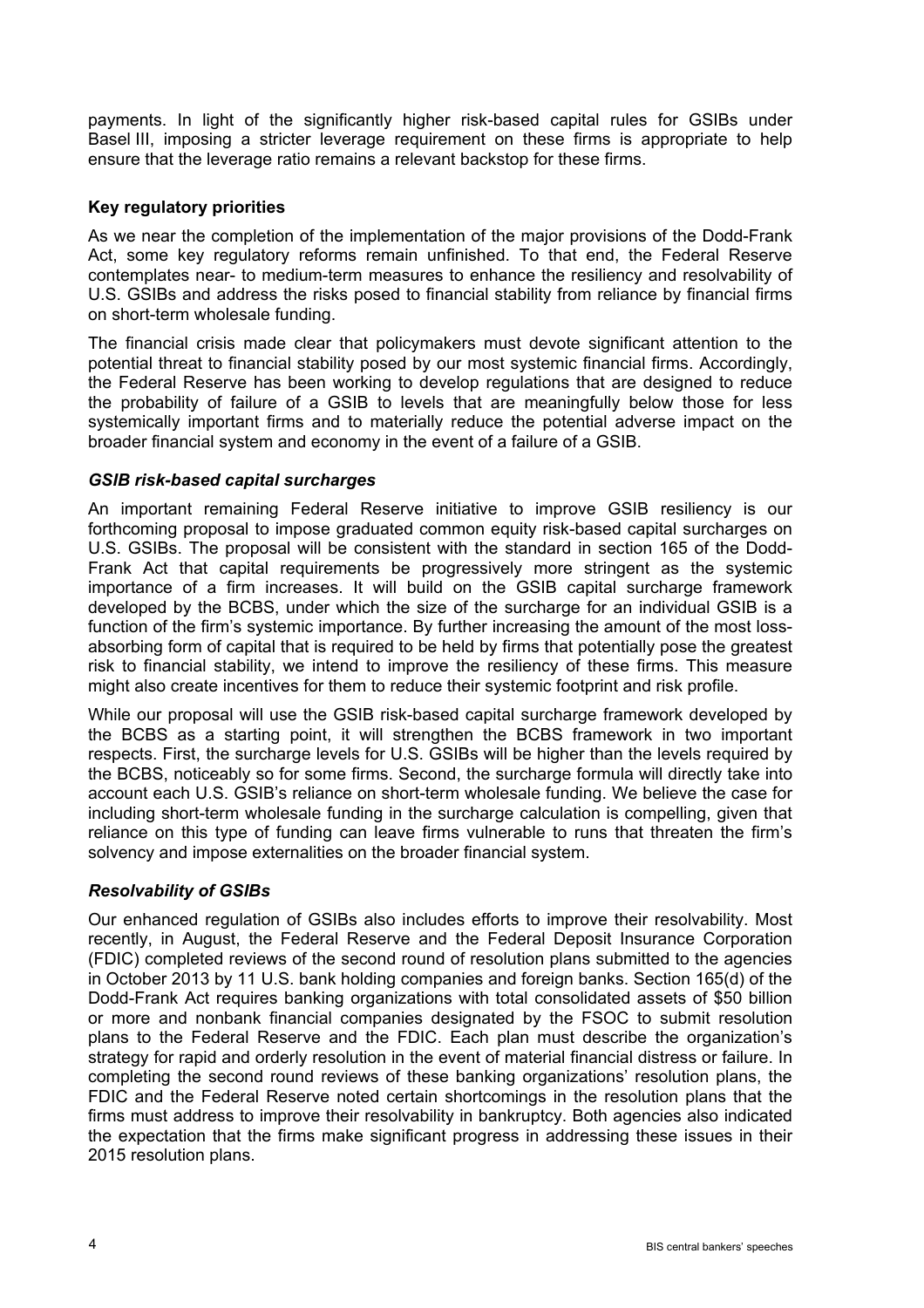In addition, the Federal Reserve has been working with the FDIC to develop a proposal that would require the U.S. GSIBs to maintain a minimum amount of long-term unsecured debt at the parent holding company level. While minimum capital requirements are designed to cover losses up to a certain statistical probability, in the even less likely event that the equity of a financial firm is wiped out, successful resolution without taxpayer assistance would be most effectively accomplished if a firm has sufficient long-term unsecured debt to absorb additional losses and to recapitalize the business transferred to a bridge operating company. The presence of a substantial tranche of long-term unsecured debt that is subject to bail-in during a resolution and is structurally subordinated to the firm's other creditors should reduce run risk by clarifying the position of those other creditors in an orderly liquidation process. A requirement for long-term debt also should have the benefit of improving market discipline, since the holders of that debt would know they faced the prospect of loss should the firm enter resolution.

The Federal Reserve is working with global regulators, under the auspices of the FSB, to develop a proposal that would require the largest, most complex global banking firms to maintain a minimum amount of loss absorbency capacity beyond the levels mandated in the Basel III capital requirements.

Another element of our efforts to promote resolvability of large banking organizations involves the early termination rights of derivative counterparties to GSIBs. Some of the material operating subsidiaries of GSIBs are counterparties to large volumes of over-thecounter derivatives and other qualifying financial contracts that provide for an event of default based solely on the insolvency or receivership of the parent holding company. Although the Dodd-Frank Act created an orderly liquidation authority (OLA) to better enable the government to resolve a failed systemically important financial firm – and the OLA's stay and transfer provisions can prevent exercise of such contractual rights by counterparties to contracts under U.S. law – the OLA provisions may not apply to contracts under foreign law. Accordingly, counterparties of the foreign subsidiaries and branches of GSIBs may have contractual rights and substantial economic incentives to accelerate or terminate those contracts as soon as the U.S. parent GSIB enters OLA. This could render a resolution unworkable by resulting in the disorderly unwind of an otherwise viable foreign subsidiary and the disruption of critical intra-affiliate activities that rely on the failing subsidiary. The challenge would be compounded in a bankruptcy resolution because derivatives and other qualifying financial contracts are exempt from the automatic stay under bankruptcy law, regardless of whether the contracts are governed by U.S. or foreign law.

The international regulatory community is working to mitigate this risk as well. The Federal Reserve is working with the FDIC and global regulators, financial firms, and other financial market actors to develop a protocol to the International Swaps and Derivatives Association (ISDA) Master Agreement to address the impediments to resolvability generated by these early termination rights. The FSB will be reporting progress on this effort in the fall.

#### *Short-term wholesale funding*

As I have noted in prior testimony before this committee, short-term wholesale funding plays a critical role in the financial system. During normal times, it helps to satisfy investor demand for safe and liquid investments, lowers funding costs for borrowers, and supports the functioning of important markets, including those in which monetary policy is executed. During periods of stress, however, runs by providers of short-term wholesale funding and associated asset liquidations can result in large fire sale externalities and otherwise undermine financial stability. A dynamic of this type engulfed the financial system in 2008.

Since the crisis, the Federal Reserve has taken several steps to address short-term wholesale funding risks. The Basel III capital framework and the Federal Reserve's stress testing regime have significantly increased the quantity and quality of required capital in the banking system, particularly for those banking organizations that are the most active participants in short-term wholesale funding markets. Similarly, the implementation of liquidity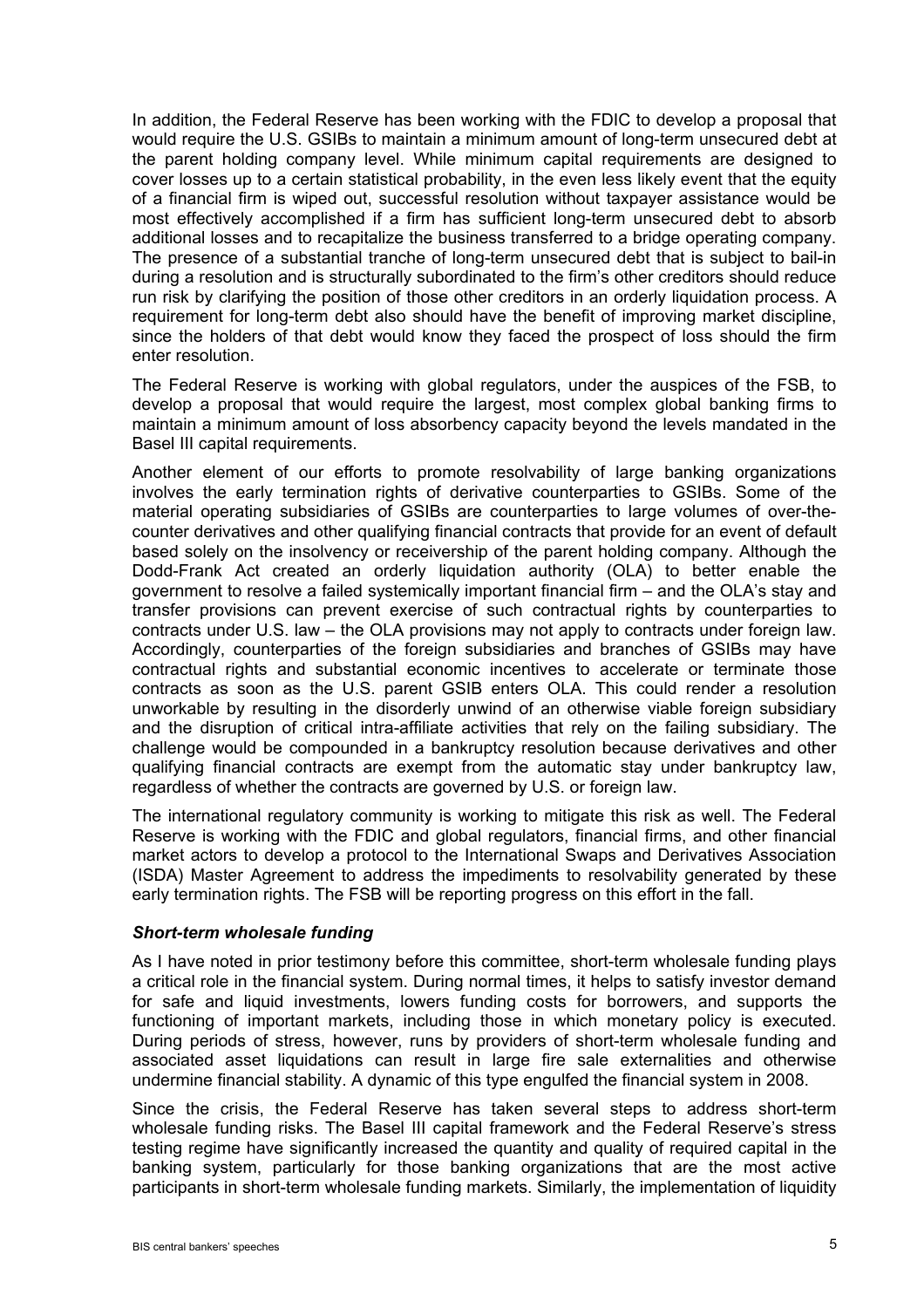regulations such as the LCR, together with related efforts by bank supervisors, will help to limit the amount of liquidity risk in the banking system.

We have also taken steps to reduce risks posed by the use of short-term wholesale funding by actors outside the banking system. These include leading an effort to reduce reliance by borrowers in the tri-party repo market on intraday credit from clearing banks and increasing the regulatory charges on key forms of credit and liquidity support that banks provide to shadow banks. In part because of these actions and in part because of market adjustments, there is less risk embedded in short-term wholesale funding markets today than in the period immediately preceding the financial crisis. The short-term wholesale funding markets are generally smaller, the average maturity of short-term funding arrangements is moderately greater, and collateral haircuts are more conservative. In addition, the banking organizations that are the major intermediaries in short-term wholesale funding markets are much more resilient based on the measures I discussed earlier.

Nevertheless, we believe that more needs to be done to guard against short-term wholesale funding risks. While the total amount of short-term wholesale funding is lower today than immediately before the crisis, volumes are still large relative to the size of the financial system. Furthermore, some of the factors that account for the reduction in short-term wholesale funding volumes, such as the unusually flat yield curve environment and lingering risk aversion from the crisis, are likely to prove transitory.

Federal Reserve staff is currently working on three sets of initiatives to address residual short-term wholesale funding risks. As discussed above, the first is a proposal to incorporate the use of short-term wholesale funding into the risk-based capital surcharge applicable to U.S. GSIBs. The second involves proposed modifications to the BCBS's net stable funding ratio (NSFR) standard to strengthen liquidity requirements that apply when a bank acts as a provider of short-term funding to other market participants. The third is numerical floors for collateral haircuts in securities financing transactions (SFTs) – including repos and reverse repos, securities lending and borrowing, and securities margin lending.

Modifications to the NSFR could be designed to help address the types of concerns described in my previous testimony regarding SFT matched book activity. In the classic fact pattern, a matched book dealer uses SFTs to borrow on a short-term basis from a cash investor, such as a money market mutual fund, to finance a short-term SFT loan to a client, such as a leveraged investment fund. The regulatory requirements on SFT matched books are generally low despite the fact that matched books can pose significant microprudential and macroprudential risks. Neither the BCBS LCR nor the NSFR originally finalized by the Basel Committee would have imposed a material charge on matched book activity.

In January, the BCBS proposed a revised NSFR that would require banks to hold a material amount of stable funding against short-term SFT loans, as well as other short-term credit extensions, to nonbank financial entities. By requiring banks that make short-term loans to hold stable funding, such a charge would help limit the liquidity risk that a dealer would face if it experiences a run on its SFT liabilities but is unable to liquidate corresponding SFT assets. In addition, by making it more expensive for the dealer to provide short-term credit, the charge could help lean against excessive short-term borrowing by the dealer's clients.

Turning to numerical floors for SFT haircuts, the appeal of this policy measure is that it would help address the risk that post-crisis reforms targeted at banking organizations will drive systemically risky activity toward places in the financial system where prudential standards do not apply. In its universal form, a system of numerical haircut floors for SFTs would require any entity that wants to borrow against a security to post a minimum amount of excess margin to its lender that would vary depending on the asset class of the collateral. Like minimum margin requirements for derivatives, numerical floors for SFT haircuts would serve as a mechanism for limiting the build-up of leverage at the transaction level and could mitigate the risk of procyclical margin calls.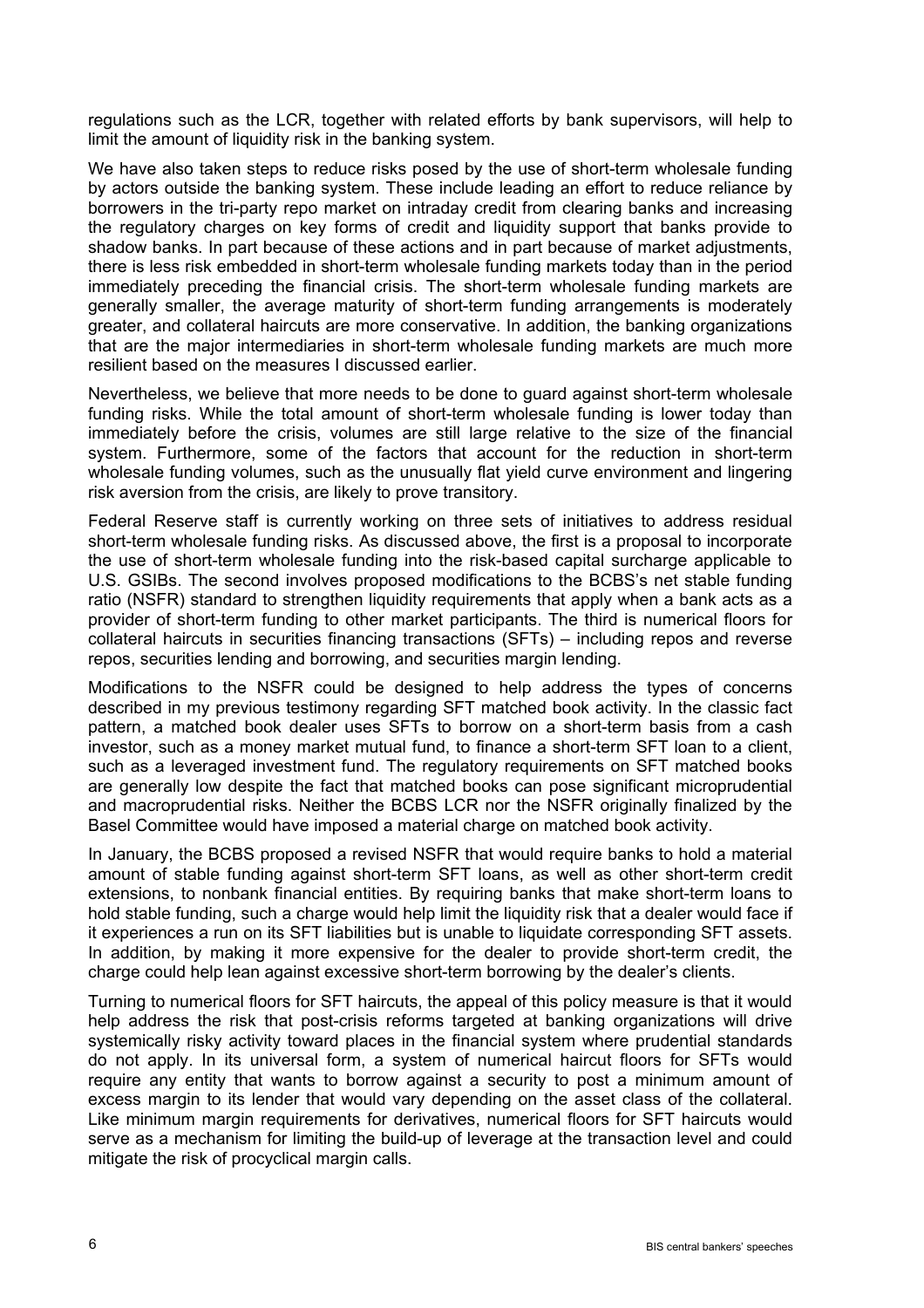Last August, the FSB issued a consultative document that represented an initial step toward the development of a framework of numerical floors. However, the FSB's proposal contained some significant limitations, including that its scope was limited to transactions in which a bank or broker-dealer extends credit to an unregulated entity and that the calibration of the numerical floor levels was relatively low. Since then, the FSB has been actively considering whether to strengthen the proposal along both of these dimensions.

#### *Financial sector concentration limits*

In May, the Federal Reserve proposed a rule to implement section 622 of the Dodd-Frank Act, which prohibits a financial company from combining with another company if the resulting financial company's liabilities exceed 10 percent of the aggregate consolidated liabilities of all financial companies. Under the proposal, financial companies subject to the concentration limit would include insured depository institutions, bank holding companies, savings and loan holding companies, foreign banking organizations, companies that control insured depository institutions, and nonbank financial companies designated by the FSOC for Federal Reserve supervision. Consistent with section 622, the proposal generally defines liabilities of a financial company as the difference between its risk-weighted assets, as adjusted to reflect exposures deducted from regulatory capital, and its total regulatory capital. Firms not subject to consolidated risk-based capital rules would measure liabilities using generally accepted accounting standards. We anticipate finalizing this rule in the near term.

#### *Credit risk retention*

Section 941 of the Dodd-Frank Act requires firms generally to retain credit risk in securitization transactions they sponsor. Retaining credit risk creates incentives for securitizers to monitor closely the quality of the assets underlying a securitization transaction and discourages unsafe and unsound underwriting practices by originators. In August 2013, the Federal Reserve, along with several other agencies, revised a proposal from 2011 to implement section 941. The Federal Reserve is working with the other agencies charged by the Dodd-Frank Act with implementing this rule to complete it in the coming months.

## **Rationalizing the regulatory framework for community banks**

Before closing, I would like to discuss the Federal Reserve's ongoing efforts to minimize regulatory burden consistent with the effective implementation of our statutory responsibilities for community banks, given the important role they play within our communities. Over the past few decades, community banks have substantially reduced their presence in lines of businesses such as consumer lending in the face of competition from larger banks benefiting from economies of scale. Today, as a group, their most important forms of lending are to small- and medium-sized businesses. Smaller community banks – those with less than \$1 billion in assets – account for nearly one-fourth of commercial and industrial lending, and nearly 40 percent of commercial real estate lending, to small- and medium-sized businesses, despite their having less than 10 percent of total commercial banking assets. These figures reveal the importance of community banks to local economies and the damage that could result if these banks were unable to continue operating within their communities.

Banking regulators have taken many steps to try to avoid unnecessary regulatory costs for community banks, such as fashioning more basic supervisory expectations for smaller, less complex banks and identifying which provisions of new regulations are relevant to smaller banks. In this regard, the Federal Reserve has worked to communicate clearly the extent to which new rules and policies apply to smaller banks and to tailor them as appropriate. We also work closely with our colleagues at the federal and state banking regulatory agencies to ensure that supervisory approaches and methodologies are consistently applied to community banks.